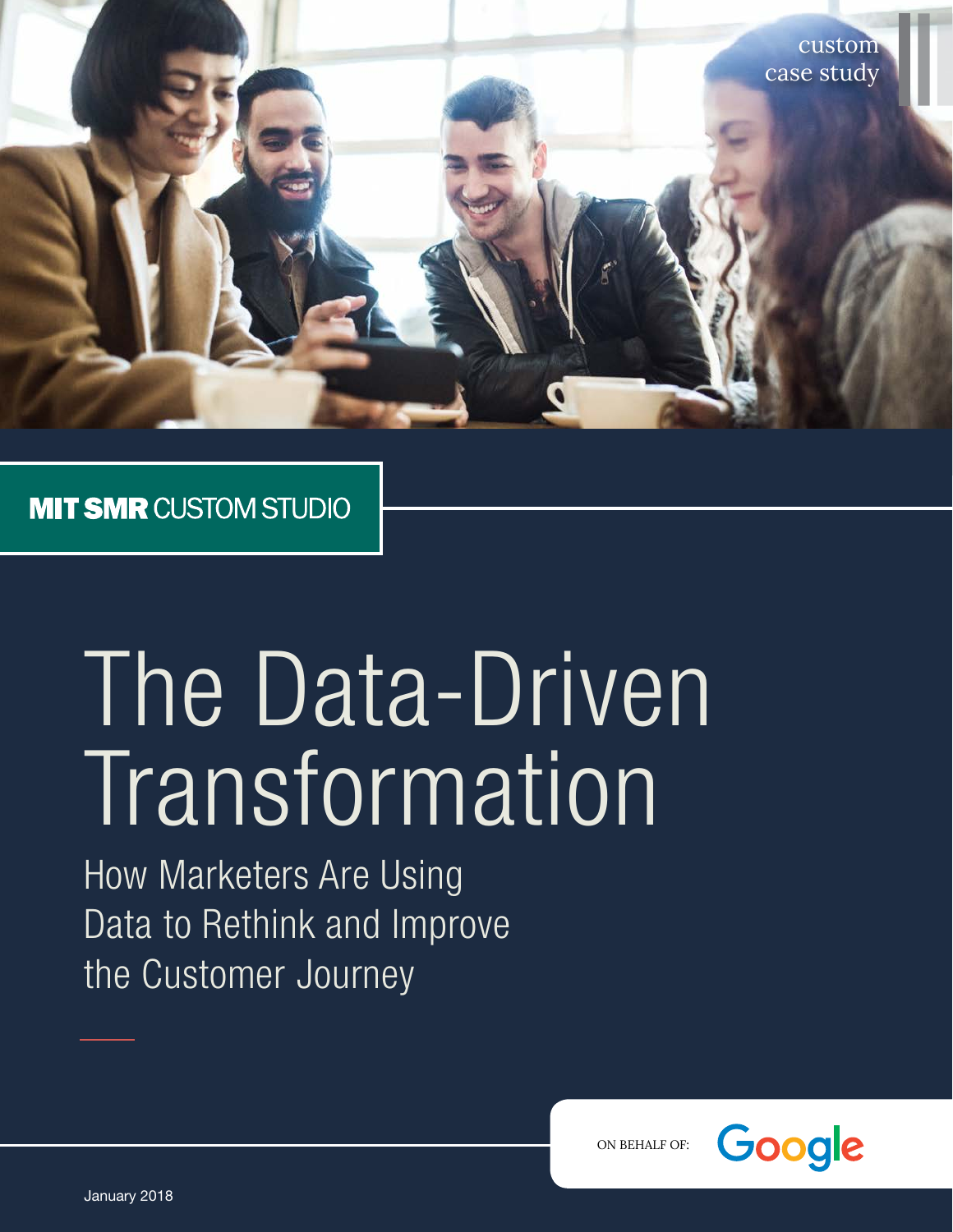## **Contents**

#### **Overview**

|--|

#### Case Studies

#### Sponsor's Viewpoint

[Chart Your Course: The Next Step in Marketing's Data-Driven Journey](#page-9-0) ............................. 9

MIT SMR Custom Studio develops content in collaboration with our sponsors. It operates independently of the MIT Sloan Management Review editorial group.

© Copyright 2018 Google Inc. All rights reserved.

This document, or any portion thereof, may not be reproduced, transmitted, introduced into a retrieval system, or distributed without the written consent of Google Inc. The names of actual companies and products mentioned herein may be the trademarks of their respective owners.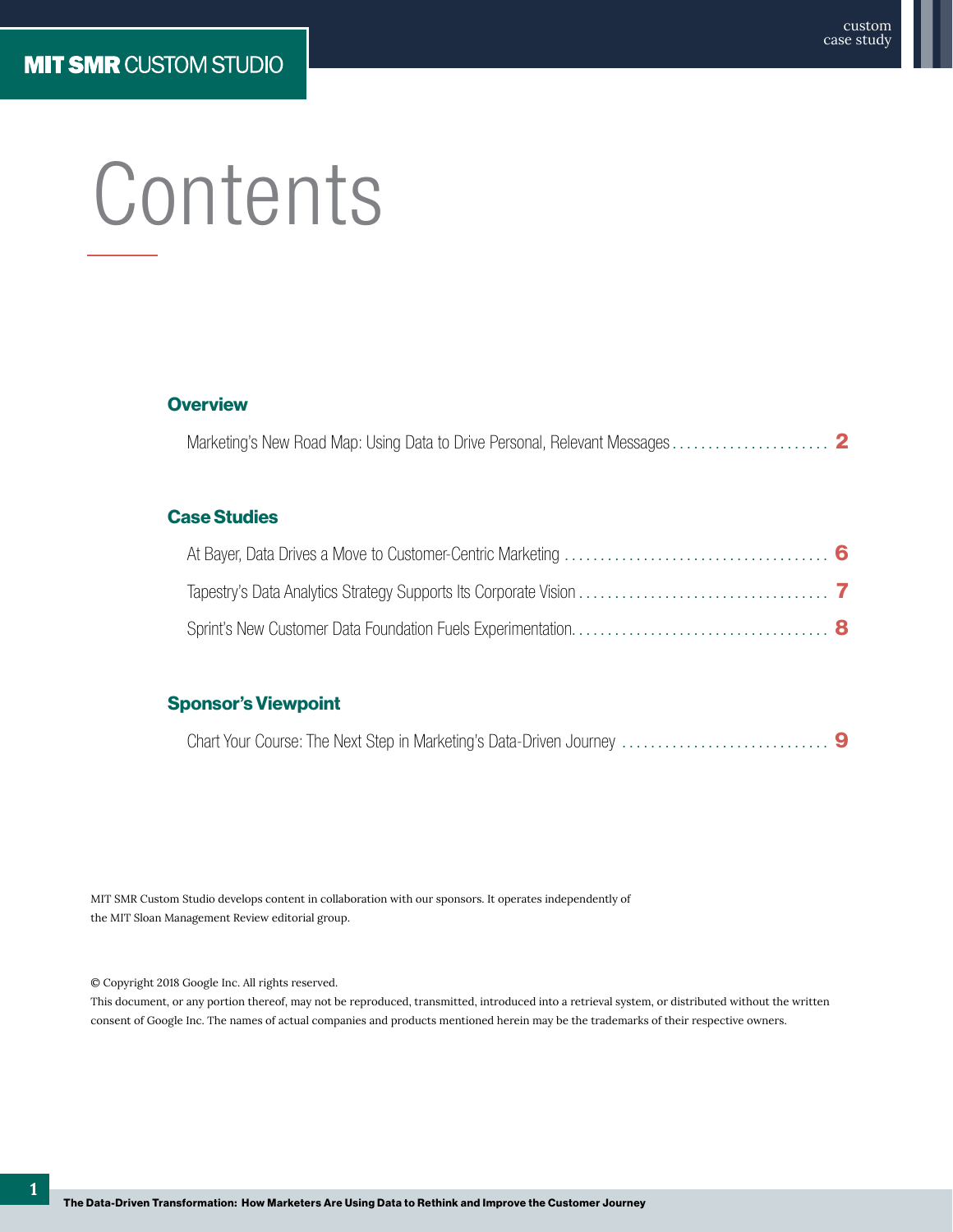## <span id="page-2-0"></span>Marketing's New Road Map: Using Data to Drive Personal, Relevant Messages

echnology has freed customers<br>to engage with brands on their<br>own terms — researching,<br>discussing, shopping, and<br>purchasing at all hours via multiple devices to engage with brands on their own terms — researching, discussing, shopping, and purchasing at all hours via multiple devices and channels. Giving customers a standout experience with a brand requires reaching them with relevant information or offers that have value at each micro-moment of their journey. To do that well, marketers must be able to understand and quickly act on all the data available to them.



"Consumers are more in control than ever before," says Jeff Jacobs, partner with McKinsey & Co. and leader of its category growth strategy and marketing procurement groups. "They are operating across touch points — smartphone, tablet, laptop, TV — sometimes all at the same time. And there is the absolute expectation that you will know me, what I like, and how I want to be communicated to."

Research bears this out: 65% of consumers surveyed by Accenture Interactive said they were more likely to buy from a brand if they were recognized, remembered, and receive relevant recommendations.1

"What will clearly differentiate brands going forward is how effectively they use data to deliver more value to customers," says Gerry Murray, research director for marketing and sales technology at IDC Research Inc. "It is the competitive advantage."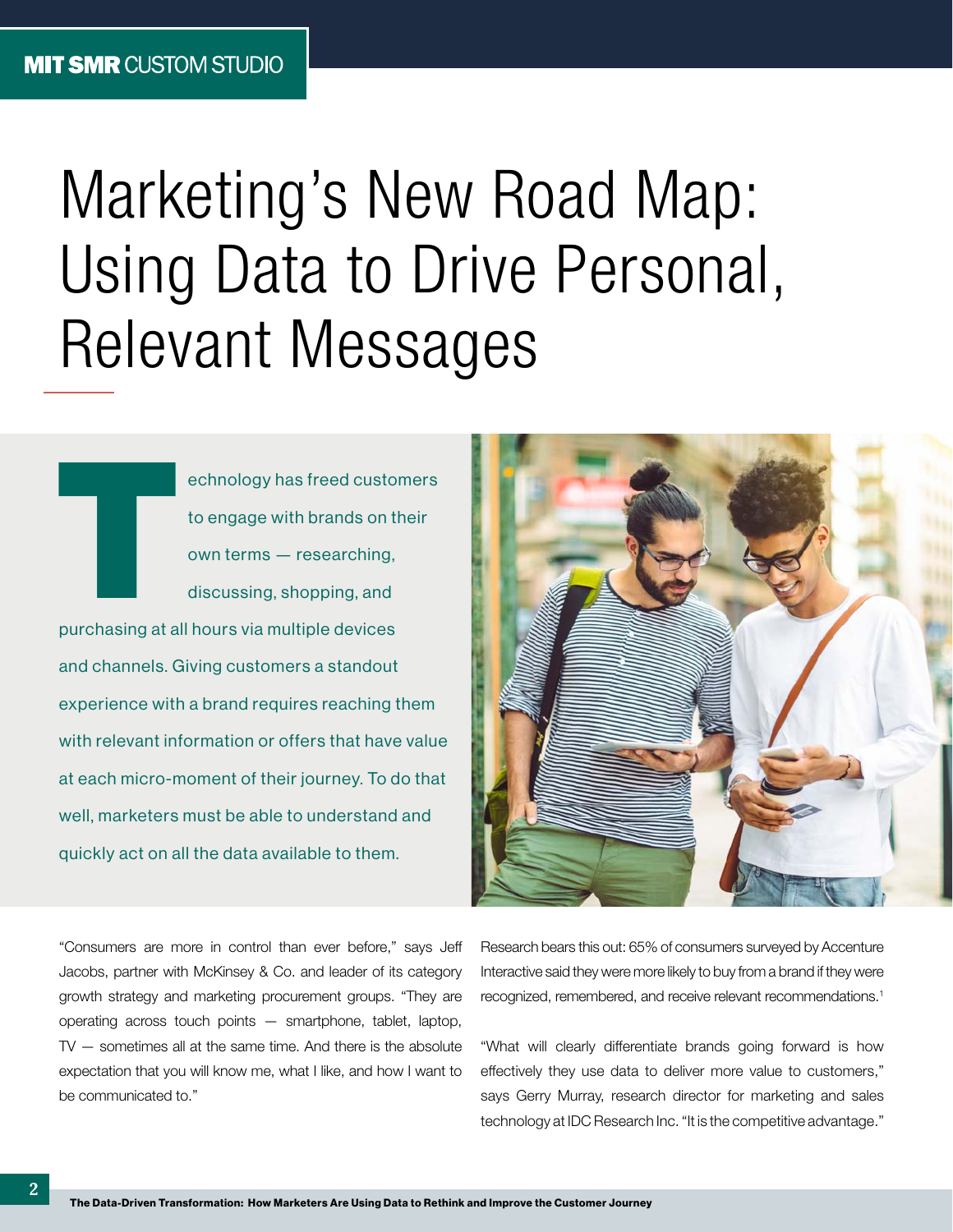Data and analytics tools are key to helping brands rapidly identify the right audiences and their intent, deliver relevant messages, and refine tactics. But marketing organizations face challenges along the way, according to Matt Gay, head of advertising and marketing solutions at Accenture PLC. "Siloed organizations, disparate and disaggregated data sources, and lack of tool optimization are keeping them from changing strategy and plans," he says.

To achieve their own data-driven transformations, marketers need a road map that includes three key initiatives: moving toward a unified view of customer data, fostering collaboration and connection between disparate groups, and assembling teams with the analytics skills to mine actionable insights.

#### Where's your data? Why marketers need to unify systems

In the past several years, marketing technology has proliferated in many organizations, and by and large it's delivering value: Companies that are spending the most on marketing technology are also the top performers identified in a recent study by the Association of National Advertisers (ANA)<sup>2</sup> (see Figure 1, "Top Performers Are Investing in Technology," below). However, all that

Figure 1

purchasing has led many companies to assemble an array of disconnected point solutions. Social marketers, merchandisers, and mobile marketers each have their own tools, while external partners may use completely different platforms. If marketers don't have a unified technology stack, it's difficult to not only consolidate the data to create a holistic picture of customer behaviors across channels but also determine the effectiveness of marketing efforts across the customer journey.

Before marketers can think about performing reliable, insightful analytics or delivering more customized experiences, they must aggregate their data. "Creating an end-to-end understanding of how customers flow across functions requires shared data sets, systems, and processes — not just across the marketing group but from advertising and sales to fulfillment and customer service," says IDC's Murray.

This means consolidating core systems, including multichannel marketing and advertising systems, content management, customer data management and analytics, and collaboration and reporting tools. A key part of the digital transformation at Sprint Corp. has been to regain control of customer data by setting up an in-house digital marketing agency (see page 8). The company is consolidating data gathered from across the spectrum of channels and devices to better understand customers and deliver the right messages. Sprint wants to use that data to improve customer experience at all stages of the life cycle by making the right information available to support teams, as well.

#### Top Performers Are Investing in Technology

A greater percentage of higher revenue organizations report they are "very effective" at investing in new technologies.

*(Percentages reflect "very effective" responses provided by study participants in two segments: the full survey sample and the top-performing companies that are generating revenue at a rate higher than the market.)* 



Source: Association of National Advertisers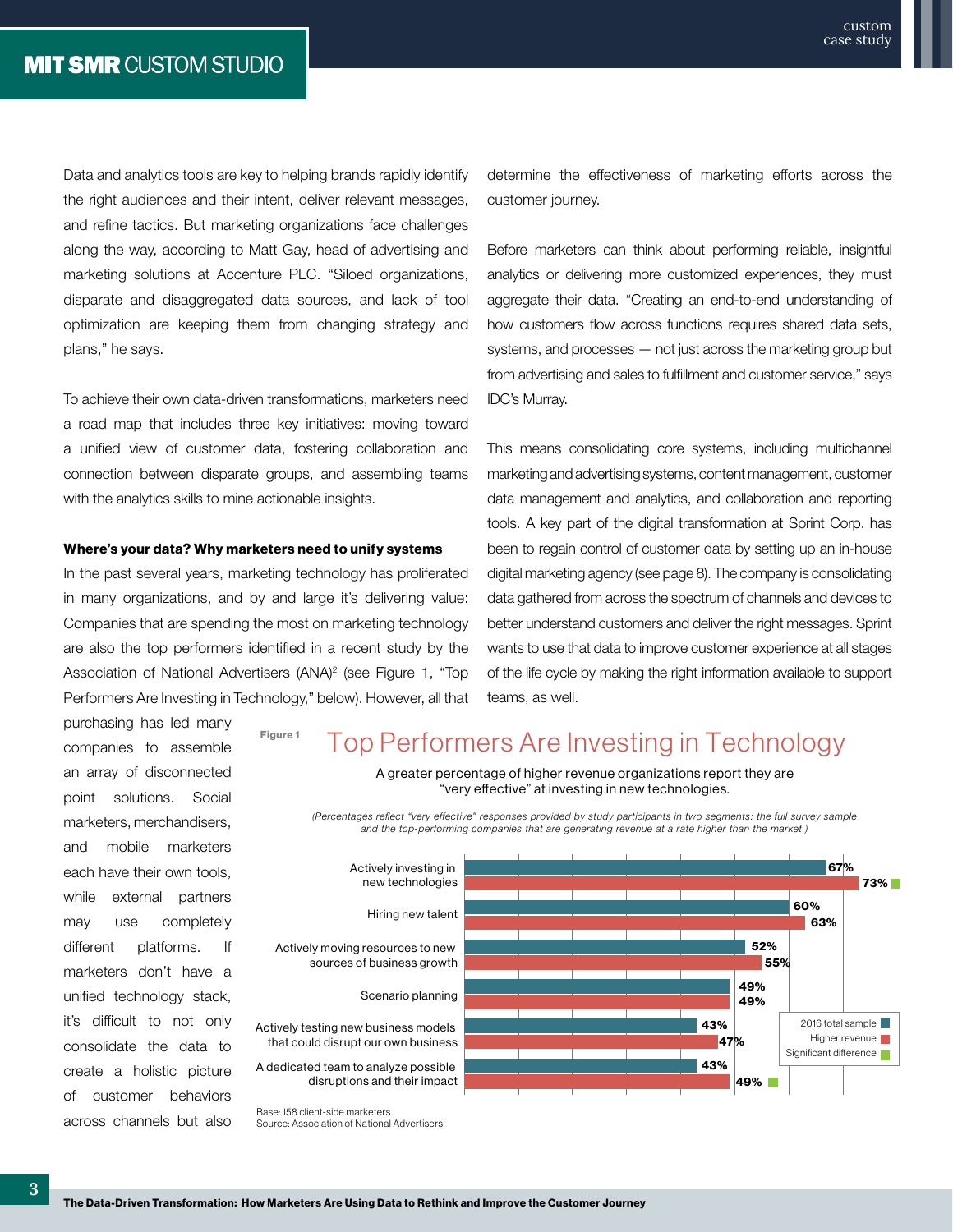**MIT SMR CUSTOM STUDIO** 

44%

47%

38%

63%

#### Building connections, encouraging collaboration

Although new technology platforms can deliver an omnichannel view of what's happening at various touch points, it can be difficult to make use of that perspective if organizational barriers limit how teams work together.



Figure 2



Many marketing organizations are still segmented by channel, product, or geography. "A lot of companies operate with very distinct silos, and they're not thinking holistically about the consumer's experience," says McKinsey's Jacobs. They implement campaigns and other customer communications independently, with little coordination or visibility into overall business outcomes.

Organizational silos and difficulties aggregating data are top challenges to using customer data for better audience targeting, according to a recent Accenture study<sup>3</sup> (see Figure 2, "Top Challenges to Better Audience Targeting," above). And according to a 2017 ANA study, over one-third of marketers report that their company's organizational structure — often based on internal functions rather than customer needs — does not position them for growth.4

In contrast, more collaboration has been found to result in a more effective marketing function. In a McKinsey & Co. study, 51% of top-performing marketers were part of a networked organization — one where cross-functional teams come together as needed — compared with just 18% of lowerperforming peers. These high performers also met more frequently with other parts of the business to create and deliver customer experience journeys.<sup>5</sup>

One way to inspire and promote a more collaborative culture is by giving people a glimpse into what their colleagues do every day. "Take a social marketer and get them to spend a



25% 22%

19%

Tapestry Inc., the new corporate name of the luxury fashion and accessories group formerly called Coach, is breaking down silos on an even more ambitious scale (see page 7). Its centralized data analytics team is pulling together data not only across multiple channels of customer engagement but also from three formerly independent companies — Coach, kate spade new york, and Stuart Weitzman. The resulting richer view of the customer will be leveraged to support the company's strategies.

#### Develop analytics skills on the marketing team

Marketing organizations need to bring hard-to-find quantitative skills into the workforce, whether by hiring or training existing staff, to complement more traditional strengths. "Marketing organizations have very, very smart people who know about brands and advertising, and consumer insights, but they also need data scientists, mobile developers, and other titles that weren't part of marketing organizations in the past," says McKinsey's Jacobs. "Identifying the talent that is required and bringing it into the organization is critical."

The Consumer Health group at Bayer AG, for example, established a digital measurement center of excellence that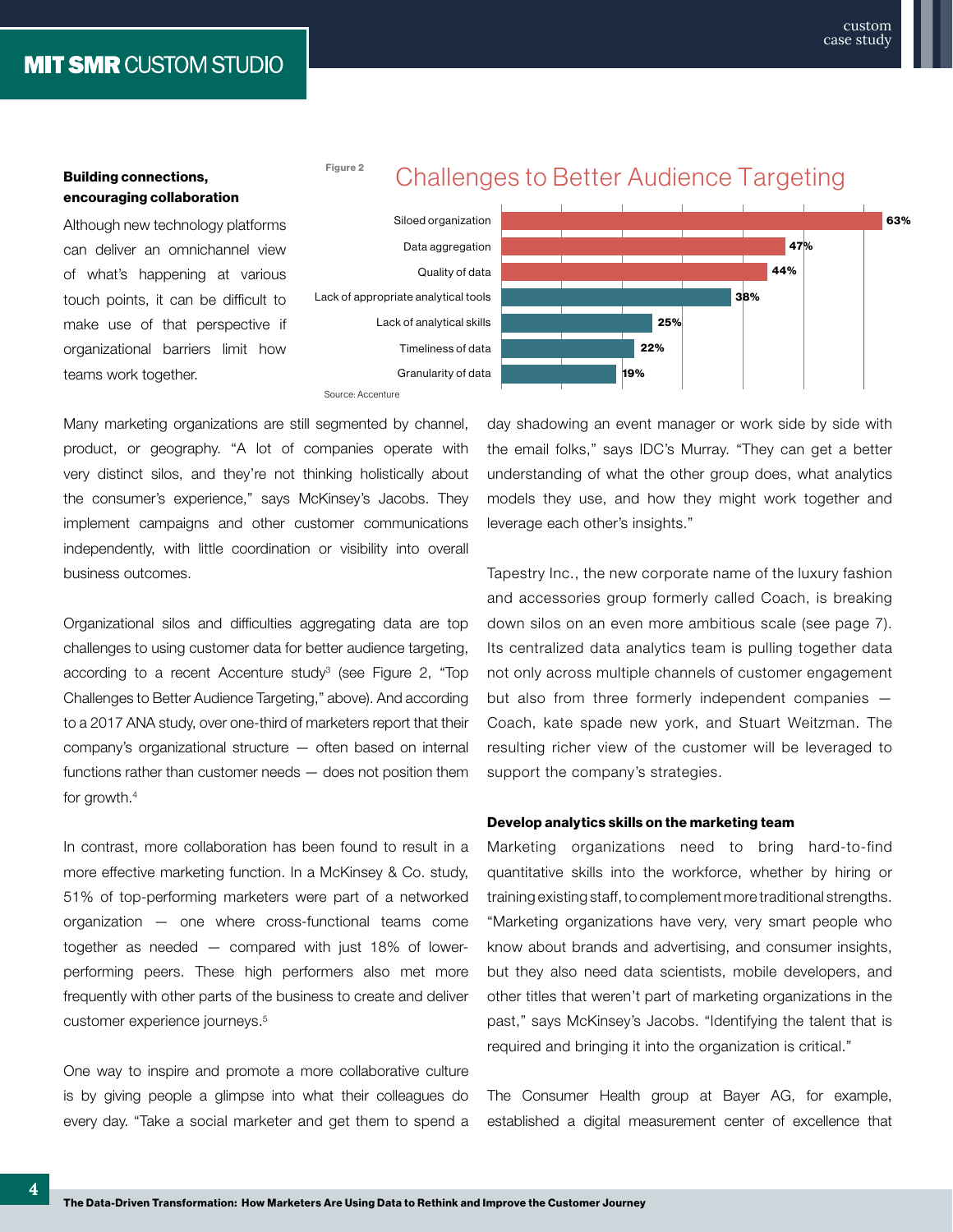combines marketing, data, and technology skill sets (see page 6). It's also training brand and support teams so that they have the skills needed to support the new strategy. The result is an improved ability to mine insights used to boost engagement and drive more efficient campaign spending.

At Sprint, supporting its digital focus will mean hiring about 100 people in 2017 and more in 2018. The company is building its team with experts in creative development for display, programmatic digital media, paid search, media buying, and analytics, as well as other digital areas, such as web development and operations.

Marketing can incorporate not just expertise but also approaches from other disciplines.

Some marketing organizations are taking a page from information technology and using the agile methods often applied to software development, Jacobs says. This includes embracing a testand-learn approach to measuring marketing effectiveness and a willingness to experiment.

"Marketing organizations have very, very smart people who know about brands and advertising, and consumer insights, but they also need data scientists, mobile developers, and other titles that weren't part of marketing organizations in the past."

*—Jeff Jacobs, Partner, McKinsey & Co.* 

#### Lay the foundation for innovation

Adopting the systems and structure to support data-driven strategies will fuel the next decade of innovation in marketing organizations, says IDC's Murray. Datadriven marketing will enable these groups to provide customers with entirely new kinds of experiences and messages that add value to their lives.

For organizations to be successful, "marketers need to define and implement road maps that not only show business results quickly but also make some fundamental operating and capability changes," says Accenture's Gay.

The goal to keep in sight is laying a data and analytics foundation that can support

the ongoing construction of a data-driven marketing capability. "This is not the future, it is now," Gay says. "You can make great progress in less than a year with quick wins along the way. Then you can actually implement the new strategy and plans that you want to on a solid foundation."  $\blacksquare$ 

#### **Endnotes**

- 1. J. Zoghby, S. Tieman and X. Cimino, "Personalization Pulse Check 2016," Accenture Interactive, October 2016, [goo.gl/EHnpbc](http://goo.gl/EHnpbc).
- <sup>2.</sup> "Marketing Disruption: Technology to the Rescue," Association of National Advertisers, 2017, [goo.gl/bjFN3M.](http://goo.gl/bjFN3M)
- 3. L. McMahon, M. Gay and B. Carlier, "The Future of Advertising," Accenture, 2016, [goo.gl/nzMfgf.](http://goo.gl/nzMfgf)
- 4. "Marketing Organizational Structure: Do You Have the Right Structure to Grow Your Business?" Association of National Advertisers, 2017, [goo.gl/2bqJ6o](http://goo.gl/2bqJ6o).
- 5. D. Edelman, and J. Heller, "The Marketer Strikes Back." McKinsey & Co., October 2015, [goo.gl/R2ZnLL.](http://goo.gl/R2ZnLL)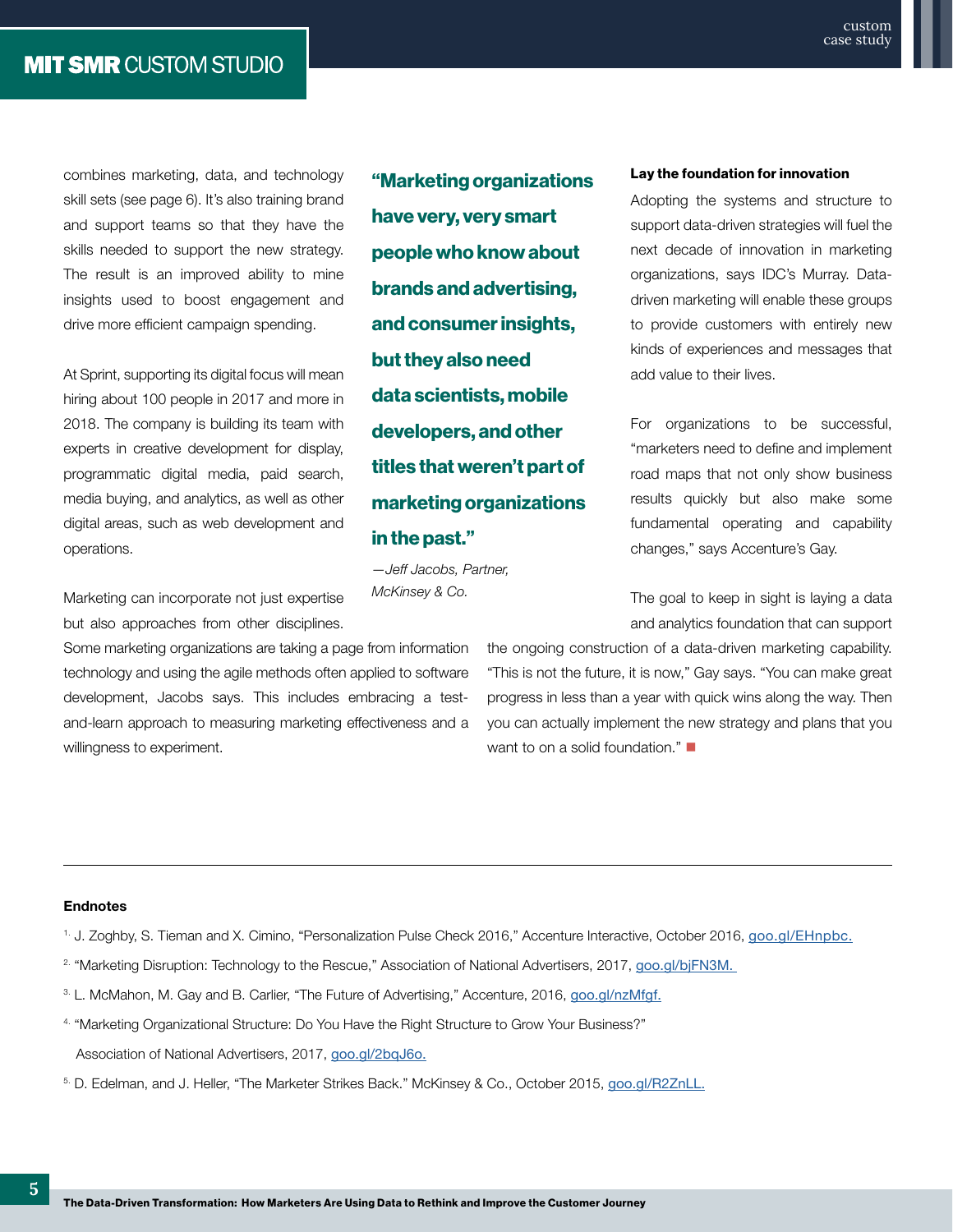## <span id="page-6-0"></span>At Bayer, Data Drives Move to Customer-Centric Marketing



"We are now living in a data-driven organization with the ability to measure across channels and use the data to evolve strategy and optimize approaches." *—Jeff Rasp, Director* 

*of Digital Strategy, Consumer Health, Bayer AG*

#### At a Glance: Bayer AG

Industry: Life sciences Headquarters: Germany Founded: 1863 Employees: Over 115,000 worldwide

[www.bayer.com](https://www.bayer.us) Source: Bayer AG

#### The Opportunity

When Jeff Rasp joined Bayer AG's Consumer Health division as director of digital strategy in 2015, the business's marketing data was disjointed and dispersed. There was ample opportunity to use data more effectively to measure the impact of marketing expenditures, optimize performance, and drive revenues and growth. By integrating customer data, the division could also create a holistic view of the customer journey to better understand consumer behavior and deliver more customized messages.

#### The Challenge

Because media buying was outsourced to third parties, the marketing and advertising teams had limited access to data and decisions on marketing spend. Each channel — mobile, ad servicing, programmatic — was managed independently, and the data wasn't integrated with Bayer's marketing analytics platform. The proposed data-driven transformation also required tools, capabilities, and best practices that were new to Bayer. In addition, internal constituents and agency partners had to be sold on the strategy and the changes needed to implement it.

#### The Approach

With the overarching strategy in mind, Rasp's team spent a year assessing Bayer's existing technology landscape, looking for capability gaps and taking a second look at point solutions that might be used more strategically as part of a unified technology environment. They uncovered a content management system, for example, that could connect to their analytics system, enabling Bayer to tailor content to specific customer segments.

Rasp's team then established a digital measurement center of excellence to guide the transformation. The center brings together individuals with marketing, data, and technology skills and fosters collaboration among measurement strategy, IT implementation, agency partners, and the insights team.

The team also assembled a marketing insights platform capable of ingesting and analyzing a wide variety of customer behavior and transactional data using a single customer ID. It then built the company's first attribution model to analyze the reach and effectiveness of marketing efforts across customer touch points.

Education was critical to getting everyone on board. That effort included introducing the company's new capabilities to brand marketers who were less digitally savvy, as well as building tutorials into the platform to guide them through the new processes. "We needed to make sure they understood the big picture of what we were trying to do," Rasp says. Their perspective needed to shift from a wary, "That's not how we do things," to an excited, "Oh, now we can do that," he says.

Rasp's group also worked closely with Bayer's legal and compliance team to update the company's data privacy policy to cover the new data mining and personalization activities. With the ability to map customer IDs to digital devices, Rasp and his team look forward to taking personalization even further.

#### The Path Forward

The new technology platform went live in December 2016, and it is already delivering results. With a single view of the customer, Rasp's team was able to determine that too much money was being spent on reaching certain individuals, while opportunities to reach others were being missed. Optimizing that outreach has reduced wasteful spending by 30%.

Now that Bayer has more precise measurement capabilities, it can also hold its data providers more accountable. "I can ensure that if it's purchase-level data, that the data provider is giving me the greatest value for that division," Rasp says. "If not, I can migrate to another one where I do get better return."

As the company continues to act on data insights and develop more tailored messages for specific customer segments, engagement has improved by more than 50%.

"We are now living in a data-driven organization with the ability to measure across channels and use the data to evolve strategy and optimize approaches," Rasp says. "The team is able to capitalize on more complex capabilities like audience segmentation to deliver more relevant messages." **n**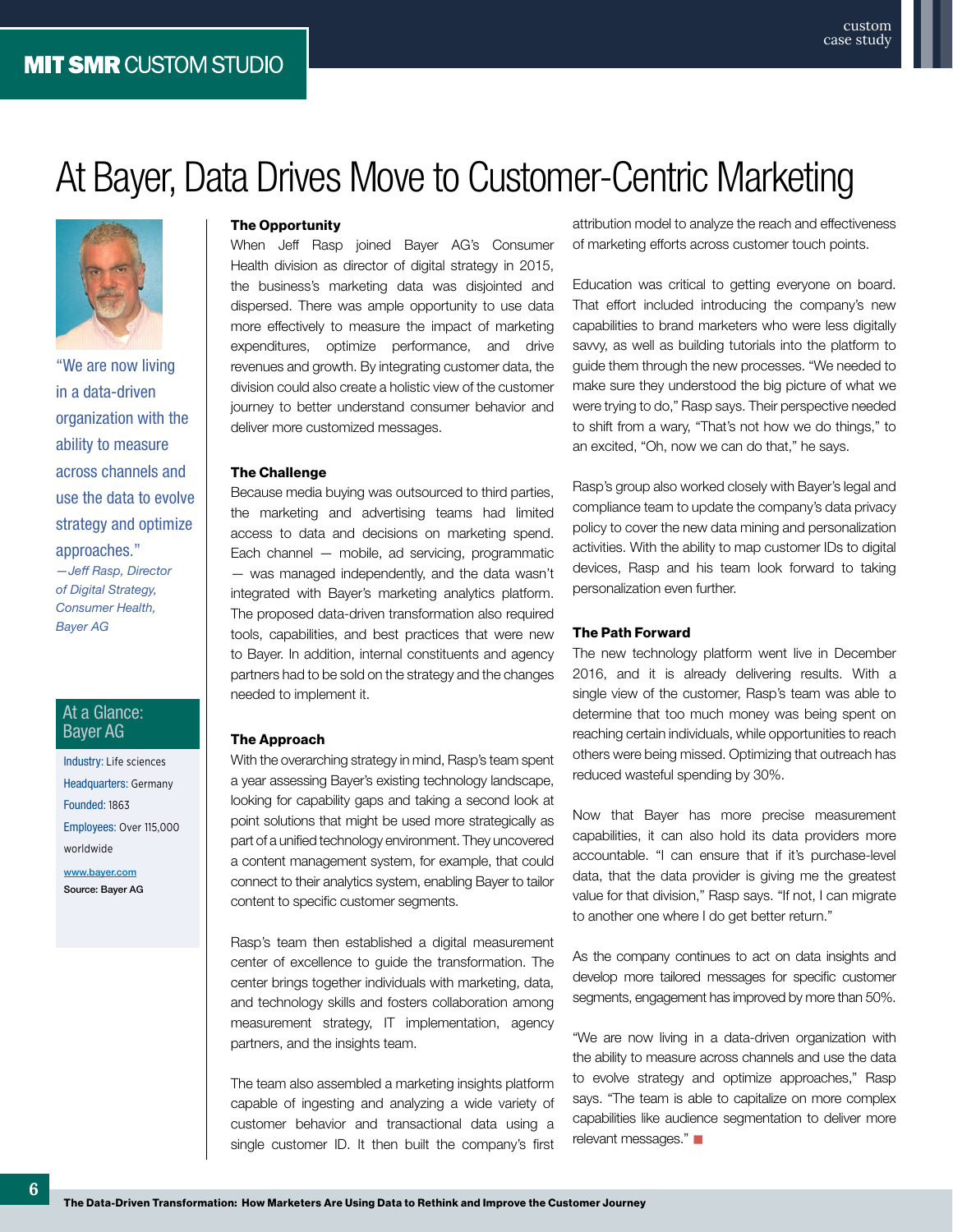### <span id="page-7-0"></span>Tapestry's Data Analytics Strategy Supports Its Corporate Vision



"I don't think we've even scratched the surface of leveraging that data set in the digital ecosystem." *—Parinaz Vahabzadeh, Vice President of Global Data Labs, Tapestry Inc.*

#### At a Glance: Tapestry Inc.

Headquarters: New York, New York Founded: 1941 (Coach Inc.) Employees: 20,00[0](https://www.bayer.us)

[www.tapestry.com](http://www.tapestry.com) Source: Tapestry Inc.

#### The Opportunity

With the recent unveiling of its new corporate name, Tapestry Inc., the company underscored its creation of the first New York-based house of luxury fashion brands. That strategy has driven Parinaz Vahabzadeh's mission since she re-joined the company four years ago. As vice president of Global Data Labs, her mandate is both to develop an omnichannel view of consumers' activity and to drive customer engagement across an expanding brand portfolio that now includes Coach, kate spade new york, and Stuart Weitzman.

"Our vision is to drive and execute a strategic management of data and our portfolio of brands, and to develop a centralized analytics function that leverages that information to help drive revenue for the company," she says. The analytics team will support not only marketing and merchandising, but potentially also inventory optimization, human resources, and demand forecasting.

#### The Challenge

Vahabzadeh's 11-person team of data engineers, data scientists, marketers, and analysts is responsible for customer data from the moment it's collected across any touch point globally for all three brands. The team manages data privacy, data organization, and data optimization; partners with IT to build data pipelines into the tech ecosystem; and provides the tools for the business to leverage the data. That's a big job, and Vahabzadeh says that executive-level support and advocacy from the C-suite has been critical to accomplishing it.

"As I've become more focused on data science, I see companies struggling with how to organize teams, organizationally where they should sit, and what their mandates should be," she says. "But one of the other things that is really key  $-$  and I see it across every organization — is the cultural change that's involved in helping people to make data-driven decisions. With everything that we've done over the last three years, we've spent about 50% of our time on cultural change." Industry: Fashion<br>
Industry: Fashion<br>
Industries: the tools<br>
the business to leverage the data. That's a big<br>
New York<br>
Founded: 1941 (Coach Inc.)<br>
and advocacy from the C-suite has been critical<br>
source: Tapestry Inc.<br>
<br>

#### The Approach

The centralized analytics group, known as the Data Labs team, does not report into a specific business function, which is a good starting point for meeting its cross-functional objectives. It has left behind the old service-center approach to focus on empowering data consumers. "Our mandate is to democratize the data," says Vahabzadeh. "As a small centralized team, we need to find ways to focus on the most impactful projects and enable the broader teams to run analytics independently, as well."

custom case study

The team created customized tools and platforms that gave users more options for accessing and working with data. That effort included a lot of planning and discussion around what types of questions the analytics group should enable cross-functional partners to answer themselves, explains Terrence Lai, director of data science and customer analytics.

Identifying the small minority of users who are either early adopters or detractors is vital in encouraging adoption of new analytics tools, Lai points out. Because detractors are often the most vocal, it's important to work closely with them to foster partnerships. At the same time, helping fuel the success of early adopters and advocates builds the case for adoption internally.

"If you can find one or two early adopters of customer analytics or predictive analytics within the company and leverage their success stories, others in the company will follow," Vahabzadeh says, "especially in a resultsdriven environment such as ours."

#### The Path Forward

Although its original foundation was as the Coach.com analytics team, Vahabzadeh's group is making progress toward realizing an omnichannel view across Tapestry's brands. A few months ago, it brought Stuart Weitzman data into the analytics ecosystem, and it plans to finish onboarding the kate spade new york data by the first quarter of 2018. That will result in shared data that's visible across three brands, and includes both online customer activity and offline transactions that occur in brands' retail stores.

Says Vahabzadeh: "I don't think we've even scratched the surface of leveraging that data set in the digital ecosystem." **□**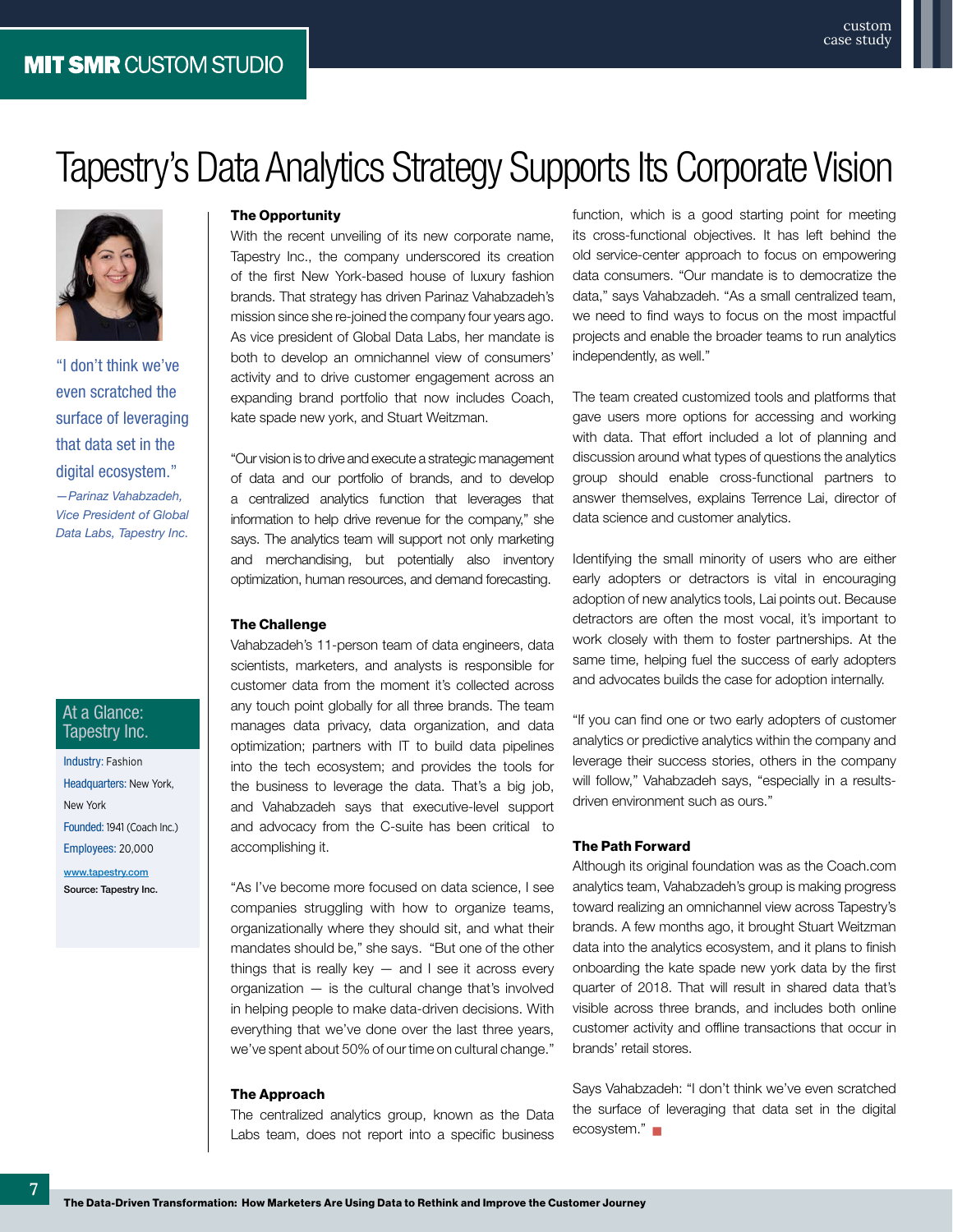

"We can understand the moment that a customer is experiencing and tailor a message to that moment." *—Rob Roy, Chief Digital Officer, Sprint*

#### At a Glance: Sprint Corp.

Industry: Telecommunications Headquarters: Overland Park, Kansas Founded: 1899 (as Brown Telephone Company); established in 1992 as Sprint Employees: 28,000 [www.sprint.com](http://www.sprint.com) Source: Sprint

#### The Opportunity

In the highly competitive U.S. wireless industry, Sprint Chief Digital Officer Rob Roy says a data-driven strategy has been critical to the company's transformation effort, turning the number-four carrier into a more agile and focused omnichannel marketer. "We wanted to make data-first decisions," Roy says, "so we need to have the capabilities in-house to do that."

<span id="page-8-0"></span>Sprint's New Data Foundation Fuels Experimentation

Roy successfully made a business case for creating an in-house digital marketing agency, with the goal of streamlining internal communications, increasing speed to market, boosting annual cost savings, and taking a more data-driven marketing approach.

#### The Challenge

This effort has required Sprint to regain control of its customer data, which until recently was managed by external ad agencies and marketing partners. Data and technology professionals also worked separately from the marketing team, further hampering customer data analytics efforts.

#### The Approach

A key step in building in-house capabilities has been recruiting talent, including digital marketers, data scientists, and technology professionals. "We needed to get the right people who know how to build the architecture to house all the data," Roy says. He also made organizational changes to have some data and IT professionals from within Sprint roll up to the new team. "That was a change in mindset about where your data scientists and technology talent should live."

The digital group designed a technology foundation capable of correlating large volumes of customer data in real time and delivering insights to Sprint's data management platform. These insights can be shared throughout the company, not just in marketing, to solve a variety of business challenges.

across channels and devices, including web, search, That's a huge win."<br>
display advertising, email, social media, retail stores,<br>
call centers, and third parties. By cleansing and<br>
The Data-Driven Transformation: How Mark The team has developed a strategy for collecting, integrating, and ensuring the quality of data from across channels and devices, including web, search, display advertising, email, social media, retail stores, call centers, and third parties. By cleansing and

consolidating this information, the organization could begin to perform more robust analytics and customer segmentation.

custom case study

#### The Path Forward

The in-house digital marketing agency, which began operating in September 2017, enables Sprint to take a more data-driven approach to media buying, including conducting tests to measure the impact of its digital marketing efforts. In fact, Roy earmarks 20% of his budget for experimentation. "Today's environment calls for experimentation, not just optimization," he says.

One of the group's first experiments measured the impact of paid search on in-store traffic. Company leaders suspected that those digital investments drove not only online conversions but also retail traffic and sales. Over eight weeks, Sprint increased paid search spending and saw digital sales grow 20% and in-store sales rise 32%.

In another test, Sprint discovered it could increase sales conversions by customizing campaigns for certain customer segments that the company hadn't paid attention to in the past. Of course, not every experiment yields meaningful results, but to Roy, that's all part of the test-and-learn mindset. "If we're not failing [some of the time]," he says, "we're not pushing the envelope far enough."

With its integrated digital marketing systems, Sprint is starting to build better customer profiles and serve these segments with more relevant customer experiences. "We can understand the moment that a customer is experiencing and tailor a message to that moment," Roy says.

That real-time capability could be a game changer for other business functions, from the customer relations team to the prepaid wireless unit, which have already started using the analytics intelligence. "It's spreading across the organization in a meaningful way," Roy says. "For the first time, everyone will be using the same data. That's a huge win." ■